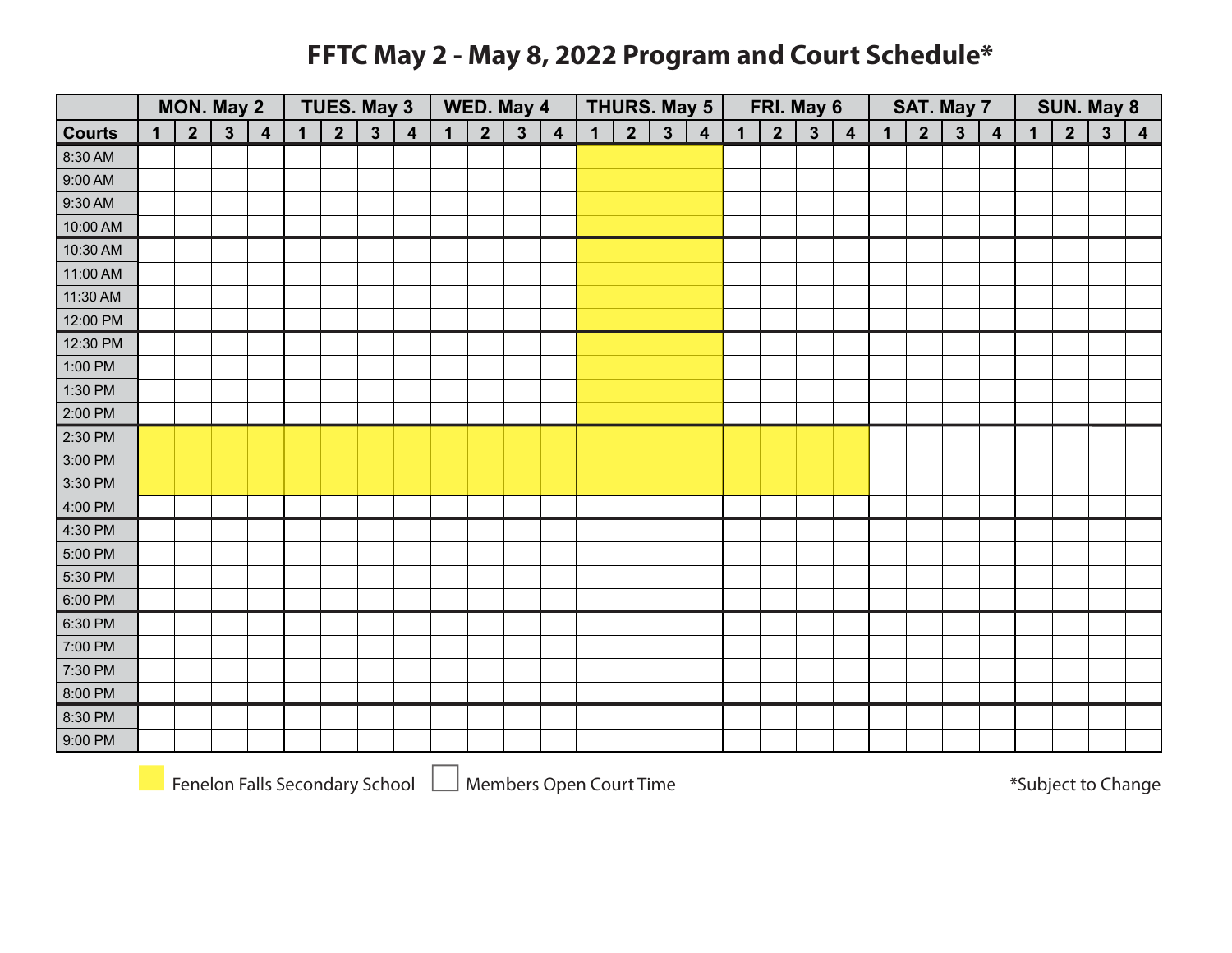## **FFTC May 9 - May 15, 2022 Program and Court Schedule\***

|               | MON. May 9<br>$\overline{2}$<br>3 <sup>5</sup><br>$\mathbf 1$ |  |  |                         |             | TUES. May 10   |              |                  |              | WED. May 11    |              |                         |             |                |              | THURS. May 12           |             |                 | FRI. May 13  |                         |             | SAT. May 14    |              |                         |             |                | SUN. May 15  |                         |
|---------------|---------------------------------------------------------------|--|--|-------------------------|-------------|----------------|--------------|------------------|--------------|----------------|--------------|-------------------------|-------------|----------------|--------------|-------------------------|-------------|-----------------|--------------|-------------------------|-------------|----------------|--------------|-------------------------|-------------|----------------|--------------|-------------------------|
| <b>Courts</b> |                                                               |  |  | $\overline{\mathbf{4}}$ | $\mathbf 1$ | $\overline{2}$ | $\mathbf{3}$ | $\boldsymbol{4}$ | $\mathbf{1}$ | 2 <sup>1</sup> | $\mathbf{3}$ | $\overline{\mathbf{4}}$ | $\mathbf 1$ | $\overline{2}$ | $\mathbf{3}$ | $\overline{\mathbf{4}}$ | $\mathbf 1$ | $2\overline{ }$ | $\mathbf{3}$ | $\overline{\mathbf{4}}$ | $\mathbf 1$ | $\overline{2}$ | $\mathbf{3}$ | $\overline{\mathbf{4}}$ | $\mathbf 1$ | $\overline{2}$ | $\mathbf{3}$ | $\overline{\mathbf{4}}$ |
| 8:30 AM       |                                                               |  |  |                         |             |                |              |                  |              |                |              |                         |             |                |              |                         |             |                 |              |                         |             |                |              |                         |             |                |              |                         |
| 9:00 AM       |                                                               |  |  |                         |             |                |              |                  |              |                |              |                         |             |                |              |                         |             |                 |              |                         |             |                |              |                         |             |                |              |                         |
| 9:30 AM       |                                                               |  |  |                         |             |                |              |                  |              |                |              |                         |             |                |              |                         |             |                 |              |                         |             |                |              |                         |             |                |              |                         |
| 10:00 AM      |                                                               |  |  |                         |             |                |              |                  |              |                |              |                         |             |                |              |                         |             |                 |              |                         |             |                |              |                         |             |                |              |                         |
| 10:30 AM      |                                                               |  |  |                         |             |                |              |                  |              |                |              |                         |             |                |              |                         |             |                 |              |                         |             | $3.0 +$ Mixed  |              |                         |             |                |              |                         |
| 11:00 AM      |                                                               |  |  |                         |             |                |              |                  |              |                |              |                         |             |                |              |                         |             |                 |              |                         |             |                | Drop-In      |                         |             |                |              |                         |
| 11:30 AM      |                                                               |  |  |                         |             |                |              |                  |              |                |              |                         |             |                |              |                         |             |                 |              |                         |             |                |              |                         |             |                |              |                         |
| 12:00 PM      |                                                               |  |  |                         |             |                |              |                  |              |                |              |                         |             |                |              |                         |             |                 |              |                         |             |                |              |                         |             |                |              |                         |
| 12:30 PM      |                                                               |  |  |                         |             |                |              |                  |              |                |              |                         |             |                |              |                         |             |                 |              |                         |             |                |              |                         |             |                |              |                         |
| 1:00 PM       |                                                               |  |  |                         |             |                |              |                  |              |                |              |                         |             |                |              |                         |             |                 |              |                         |             |                |              |                         |             |                |              |                         |
| 1:30 PM       |                                                               |  |  |                         |             |                |              |                  |              |                |              |                         |             |                |              |                         |             |                 |              |                         |             |                |              |                         |             |                |              |                         |
| 2:00 PM       |                                                               |  |  |                         |             |                |              |                  |              |                |              |                         |             |                |              |                         |             |                 |              |                         |             |                |              |                         |             |                |              |                         |
| 2:30 PM       |                                                               |  |  |                         |             |                |              |                  |              |                |              |                         |             |                |              |                         |             |                 |              |                         |             |                |              |                         |             |                |              |                         |
| 3:00 PM       |                                                               |  |  |                         |             |                |              |                  |              |                |              |                         |             |                |              |                         |             |                 |              |                         |             |                |              |                         |             |                |              |                         |
| 3:30 PM       |                                                               |  |  |                         |             |                |              |                  |              |                |              |                         |             |                |              |                         |             |                 |              |                         |             |                |              |                         |             |                |              |                         |
| 4:00 PM       |                                                               |  |  |                         |             |                |              |                  |              |                |              |                         |             |                |              |                         |             |                 |              |                         |             |                |              |                         |             |                |              |                         |
| 4:30 PM       |                                                               |  |  |                         |             |                |              |                  |              |                |              |                         |             |                |              |                         |             |                 |              |                         |             |                |              |                         |             |                |              |                         |
| 5:00 PM       |                                                               |  |  |                         |             |                |              |                  |              |                |              |                         |             |                |              |                         |             |                 |              |                         |             |                |              |                         |             |                |              |                         |
| 5:30 PM       |                                                               |  |  |                         |             |                |              |                  |              |                |              |                         |             |                |              |                         |             |                 |              |                         |             |                |              |                         |             |                |              |                         |
| 6:00 PM       |                                                               |  |  |                         |             |                |              |                  |              |                |              |                         |             |                |              |                         |             |                 |              |                         |             |                |              |                         |             |                |              |                         |
| 6:30 PM       |                                                               |  |  |                         |             |                |              |                  |              |                |              |                         |             |                |              |                         |             |                 |              |                         |             |                |              |                         |             |                |              |                         |
| 7:00 PM       |                                                               |  |  |                         |             |                |              |                  |              |                |              |                         |             |                |              |                         |             |                 |              |                         |             |                |              |                         |             |                |              |                         |
| 7:30 PM       |                                                               |  |  |                         |             |                |              |                  |              |                |              |                         |             |                |              |                         |             |                 |              |                         |             |                |              |                         |             |                |              |                         |
| 8:00 PM       |                                                               |  |  |                         |             |                |              |                  |              |                |              |                         |             |                |              |                         |             |                 |              |                         |             |                |              |                         |             |                |              |                         |
| 8:30 PM       |                                                               |  |  |                         |             |                |              |                  |              |                |              |                         |             |                |              |                         |             |                 |              |                         |             |                |              |                         |             |                |              |                         |
| 9:00 PM       |                                                               |  |  |                         |             |                |              |                  |              |                |              |                         |             |                |              |                         |             |                 |              |                         |             |                |              |                         |             |                |              |                         |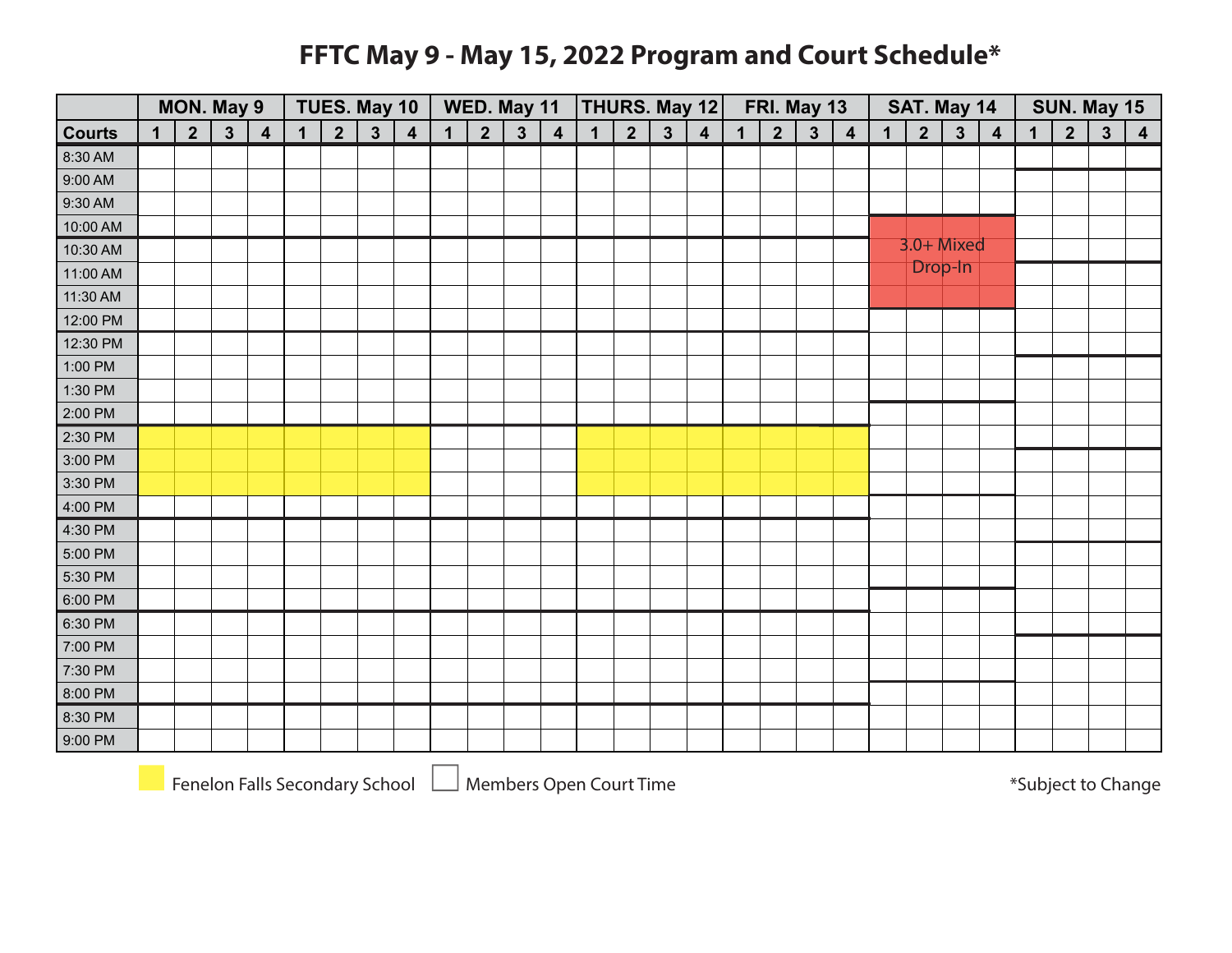#### **FFTC May 16 - May 22, 2022 Program and Court Schedule\***

|               | MON. May 16<br>$\overline{2}$<br>$\mathbf 1$ |  |              |                         |             |                 | TUES. May 17 |                         |             | WED. May 18     |              |                         |             |                |               | THURS. May 19           |             |                | FRI. May 20         |                         |             | SAT. May 21    |              |                  |             |                | SUN. May 22  |                         |
|---------------|----------------------------------------------|--|--------------|-------------------------|-------------|-----------------|--------------|-------------------------|-------------|-----------------|--------------|-------------------------|-------------|----------------|---------------|-------------------------|-------------|----------------|---------------------|-------------------------|-------------|----------------|--------------|------------------|-------------|----------------|--------------|-------------------------|
| <b>Courts</b> |                                              |  | $\mathbf{3}$ | $\overline{\mathbf{4}}$ | $\mathbf 1$ | $2\overline{ }$ | $\mathbf{3}$ | $\overline{\mathbf{4}}$ | $\mathbf 1$ | $2\overline{ }$ | $\mathbf{3}$ | $\overline{\mathbf{4}}$ | $\mathbf 1$ | $\overline{2}$ | $\mathbf{3}$  | $\overline{\mathbf{4}}$ | $\mathbf 1$ | 2 <sup>1</sup> | $\mathbf{3}$        | $\overline{\mathbf{4}}$ | $\mathbf 1$ | $\overline{2}$ | $\mathbf{3}$ | $\boldsymbol{4}$ | $\mathbf 1$ | $\overline{2}$ | $\mathbf{3}$ | $\overline{\mathbf{4}}$ |
| 8:30 AM       |                                              |  |              |                         |             |                 |              |                         |             |                 |              |                         |             |                |               |                         |             |                |                     |                         |             |                |              |                  |             |                |              |                         |
| 9:00 AM       |                                              |  |              |                         |             |                 |              |                         |             |                 |              |                         |             |                |               |                         |             |                |                     |                         |             |                |              |                  |             |                |              |                         |
| 9:30 AM       |                                              |  |              |                         |             |                 |              |                         |             |                 |              |                         |             |                |               |                         |             |                |                     |                         |             |                |              |                  |             |                |              |                         |
| 10:00 AM      |                                              |  |              |                         |             |                 |              |                         |             |                 |              |                         |             |                |               |                         |             |                |                     |                         |             |                |              |                  |             |                |              |                         |
| 10:30 AM      |                                              |  |              |                         |             |                 |              |                         |             |                 |              |                         |             |                |               |                         |             |                |                     |                         |             | 3.0+ Mixed     |              |                  |             |                |              |                         |
| 11:00 AM      |                                              |  |              |                         |             |                 |              |                         |             |                 |              |                         |             |                |               |                         |             |                |                     |                         |             |                | Drop-In      |                  |             |                |              |                         |
| 11:30 AM      |                                              |  |              |                         |             |                 |              |                         |             |                 |              |                         |             |                |               |                         |             |                |                     |                         |             |                |              |                  |             |                |              |                         |
| 12:00 PM      |                                              |  |              |                         |             |                 |              |                         |             |                 |              |                         |             |                |               |                         |             |                |                     |                         |             |                |              |                  |             |                |              |                         |
| 12:30 PM      |                                              |  |              |                         |             |                 |              |                         |             |                 |              |                         |             |                |               |                         |             |                |                     |                         |             |                |              |                  |             |                |              |                         |
| 1:00 PM       |                                              |  |              |                         |             |                 |              |                         |             |                 |              |                         |             |                |               |                         |             |                |                     |                         |             |                |              |                  |             |                |              |                         |
| 1:30 PM       |                                              |  |              |                         |             |                 |              |                         |             |                 |              |                         |             |                |               |                         |             |                |                     |                         |             |                |              |                  |             |                |              |                         |
| 2:00 PM       |                                              |  |              |                         |             |                 |              |                         |             |                 |              |                         |             |                |               |                         |             |                |                     |                         |             |                |              |                  |             |                |              |                         |
| 2:30 PM       |                                              |  |              |                         |             |                 |              |                         |             |                 |              |                         |             |                |               |                         |             |                |                     |                         |             |                |              |                  |             |                |              |                         |
| 3:00 PM       |                                              |  |              |                         |             |                 |              |                         |             |                 |              |                         |             |                |               |                         |             |                |                     |                         |             |                |              |                  |             |                |              |                         |
| 3:30 PM       |                                              |  |              |                         |             |                 |              |                         |             |                 |              |                         |             |                |               |                         |             |                |                     |                         |             |                |              |                  |             |                |              |                         |
| 4:00 PM       |                                              |  |              |                         |             |                 |              |                         |             |                 |              |                         |             |                |               |                         |             |                |                     |                         |             |                |              |                  |             |                |              |                         |
| 4:30 PM       |                                              |  |              |                         |             |                 |              |                         |             |                 |              |                         |             |                |               |                         |             |                |                     |                         |             |                |              |                  |             |                |              |                         |
| 5:00 PM       |                                              |  |              |                         |             |                 |              |                         |             |                 |              |                         |             |                |               |                         |             |                |                     |                         |             |                |              |                  |             |                |              |                         |
| 5:30 PM       |                                              |  |              |                         |             |                 |              |                         |             |                 |              |                         |             |                |               |                         |             |                |                     |                         |             |                |              |                  |             |                |              |                         |
| 6:00 PM       |                                              |  |              |                         |             |                 |              |                         |             |                 |              |                         |             |                |               |                         |             |                |                     |                         |             |                |              |                  |             |                |              |                         |
| 6:30 PM       |                                              |  |              |                         |             |                 |              |                         |             |                 |              |                         |             |                | League Play - |                         |             |                |                     |                         |             |                |              |                  |             |                |              |                         |
| 7:00 PM       |                                              |  |              |                         |             |                 |              |                         |             |                 |              |                         |             |                | Larry         |                         |             |                | <b>Friday Night</b> |                         |             |                |              |                  |             |                |              |                         |
| 7:30 PM       |                                              |  |              |                         |             |                 |              |                         |             |                 |              |                         |             |                |               |                         |             |                | <b>Lights</b>       |                         |             |                |              |                  |             |                |              |                         |
| 8:00 PM       |                                              |  |              |                         |             |                 |              |                         |             |                 |              |                         |             |                |               |                         |             |                |                     |                         |             |                |              |                  |             |                |              |                         |
| 8:30 PM       |                                              |  |              |                         |             |                 |              |                         |             |                 |              |                         |             |                |               |                         |             |                |                     |                         |             |                |              |                  |             |                |              |                         |
| 9:00 PM       |                                              |  |              |                         |             |                 |              |                         |             |                 |              |                         |             |                |               |                         |             |                |                     |                         |             |                |              |                  |             |                |              |                         |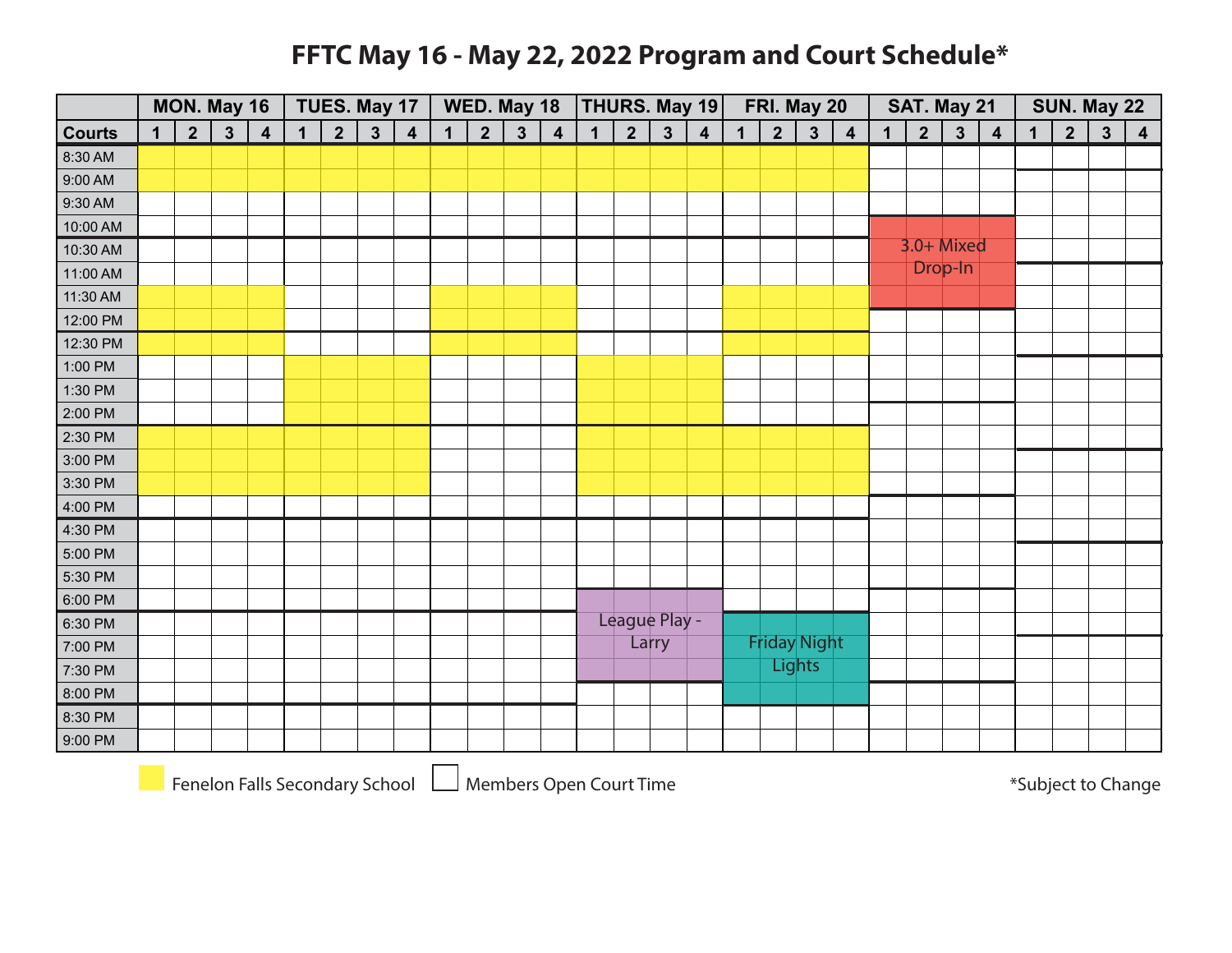#### **FFTC May 23 - May 29, 2022 Program and Court Schedule\***

|               |             | MON. May 23        |                         |                         |   | <b>TUES. May 24</b> |              |                         |              | WED. May 25    |              |                         |             |                 |               | <b>THURS. May 26</b>    |         | FRI. May 27         |               |                         |              | SAT. May 28                                |                 |                                |             |                | SUN. May 29             |                         |
|---------------|-------------|--------------------|-------------------------|-------------------------|---|---------------------|--------------|-------------------------|--------------|----------------|--------------|-------------------------|-------------|-----------------|---------------|-------------------------|---------|---------------------|---------------|-------------------------|--------------|--------------------------------------------|-----------------|--------------------------------|-------------|----------------|-------------------------|-------------------------|
| <b>Courts</b> | $\mathbf 1$ | $\overline{2}$     | $\overline{\mathbf{3}}$ | $\overline{\mathbf{4}}$ | 1 | $\overline{2}$      | $\mathbf{3}$ | $\overline{\mathbf{4}}$ | $\mathbf{1}$ | 2 <sup>1</sup> | $\mathbf{3}$ | $\overline{\mathbf{4}}$ | $\mathbf 1$ | $2\overline{ }$ | $\mathbf{3}$  | $\overline{\mathbf{4}}$ | 1       | $\overline{2}$      | $\mathbf{3}$  | $\overline{\mathbf{4}}$ | $\mathbf{1}$ | $\overline{2}$                             | $3\overline{3}$ | $\overline{\mathbf{4}}$        | $\mathbf 1$ | $\overline{2}$ | $\overline{\mathbf{3}}$ | $\overline{\mathbf{4}}$ |
| 8:30 AM       |             |                    |                         |                         |   |                     |              |                         |              |                |              |                         |             |                 |               |                         |         |                     |               |                         |              |                                            |                 |                                |             |                |                         |                         |
| 9:00 AM       |             |                    |                         |                         |   |                     |              |                         |              |                |              |                         |             |                 |               |                         |         |                     |               |                         |              |                                            |                 |                                |             |                |                         |                         |
| 9:30 AM       |             |                    |                         |                         |   |                     |              |                         |              |                |              |                         |             |                 |               |                         |         |                     |               |                         |              |                                            |                 |                                |             |                |                         |                         |
| 10:00 AM      |             |                    |                         |                         |   |                     |              |                         |              |                |              |                         |             |                 |               |                         |         |                     |               |                         |              |                                            |                 |                                |             |                |                         |                         |
| 10:30 AM      |             |                    |                         |                         |   |                     |              |                         |              |                |              |                         |             |                 |               |                         |         |                     |               |                         |              |                                            |                 |                                |             |                |                         |                         |
| 11:00 AM      |             |                    |                         |                         |   |                     |              |                         |              |                |              |                         |             |                 |               |                         |         |                     |               |                         |              |                                            |                 |                                |             |                | <b>OPEN</b>             |                         |
| 11:30 AM      |             |                    |                         |                         |   |                     |              |                         |              |                |              |                         |             |                 |               |                         |         |                     |               |                         |              |                                            |                 |                                |             |                | <b>HOUSE</b>            |                         |
| 12:00 PM      |             |                    |                         |                         |   |                     |              |                         |              |                |              |                         |             |                 |               |                         |         |                     |               |                         |              | <b>OPEN HOUSE</b>                          |                 |                                |             |                | <b>RAIN DATE</b>        |                         |
| 12:30 PM      |             |                    |                         |                         |   |                     |              |                         |              |                |              |                         |             |                 |               |                         |         |                     |               |                         |              | $10AM \sim 2PM$<br><b>Free clinics for</b> |                 |                                |             |                |                         |                         |
| 1:00 PM       |             |                    |                         |                         |   |                     |              |                         |              |                |              |                         |             |                 |               |                         |         |                     |               |                         |              | all ages & levels                          |                 |                                |             |                |                         |                         |
| 1:30 PM       |             |                    |                         |                         |   |                     |              |                         |              |                |              |                         |             |                 |               |                         |         |                     |               |                         |              | "Smash" Cage                               | <b>Free BBQ</b> |                                |             |                |                         |                         |
| 2:00 PM       |             |                    |                         |                         |   |                     |              |                         |              |                |              |                         |             |                 |               |                         |         |                     |               |                         |              |                                            |                 | <b>HiSports equipment sale</b> |             |                |                         |                         |
| 2:30 PM       |             | Men's              |                         |                         |   | Ladies              |              |                         |              |                |              |                         | Mixed       |                 |               |                         |         |                     |               |                         |              |                                            |                 |                                |             |                |                         |                         |
| 3:00 PM       |             | Drop-In            |                         |                         |   | Drop-In             |              |                         |              |                |              |                         | Drop-In     |                 |               |                         |         | League Play -       |               |                         |              |                                            |                 |                                |             |                |                         |                         |
| 3:30 PM       |             |                    |                         |                         |   |                     |              |                         |              |                |              |                         |             |                 |               |                         |         | <b>Barb</b>         |               |                         |              |                                            |                 |                                |             |                |                         |                         |
| 4:00 PM       |             |                    |                         |                         |   |                     |              |                         |              |                |              |                         |             |                 |               |                         |         |                     |               |                         |              |                                            |                 |                                |             |                |                         |                         |
| 4:30 PM       |             |                    |                         |                         |   |                     |              |                         |              |                |              |                         |             |                 |               |                         | Mixed   |                     |               |                         |              |                                            |                 |                                |             |                |                         |                         |
| 5:00 PM       |             | Ladies $3.5+$      |                         |                         |   |                     |              |                         |              |                |              |                         |             |                 |               |                         | Drop-In |                     |               |                         |              |                                            |                 |                                |             |                |                         |                         |
| 5:30 PM       |             | <b>Round Robin</b> |                         |                         |   |                     |              |                         |              |                |              |                         |             |                 |               |                         |         |                     |               |                         |              |                                            |                 |                                |             |                |                         |                         |
| 6:00 PM       |             |                    |                         |                         |   |                     |              |                         |              |                |              |                         |             |                 |               |                         |         |                     |               |                         |              |                                            |                 |                                |             |                |                         |                         |
| 6:30 PM       |             |                    |                         |                         |   |                     |              |                         |              |                |              |                         |             |                 | League Play - |                         |         |                     |               |                         |              |                                            |                 |                                |             |                |                         |                         |
| 7:00 PM       |             |                    |                         |                         |   |                     |              |                         |              |                |              |                         |             |                 | Larry         |                         |         | <b>Friday Night</b> |               |                         |              |                                            |                 |                                |             |                |                         |                         |
| 7:30 PM       |             |                    |                         |                         |   |                     |              |                         |              |                |              |                         |             |                 |               |                         |         |                     | <b>Lights</b> |                         |              |                                            |                 |                                |             |                |                         |                         |
| 8:00 PM       |             |                    |                         |                         |   |                     |              |                         |              |                |              |                         |             |                 |               |                         |         |                     |               |                         |              |                                            |                 |                                |             |                |                         |                         |
| 8:30 PM       |             |                    |                         |                         |   |                     |              |                         |              |                |              |                         |             |                 |               |                         |         |                     |               |                         |              |                                            |                 |                                |             |                |                         |                         |
| 9:00 PM       |             |                    |                         |                         |   |                     |              |                         |              |                |              |                         |             |                 |               |                         |         |                     |               |                         |              |                                            |                 |                                |             |                |                         |                         |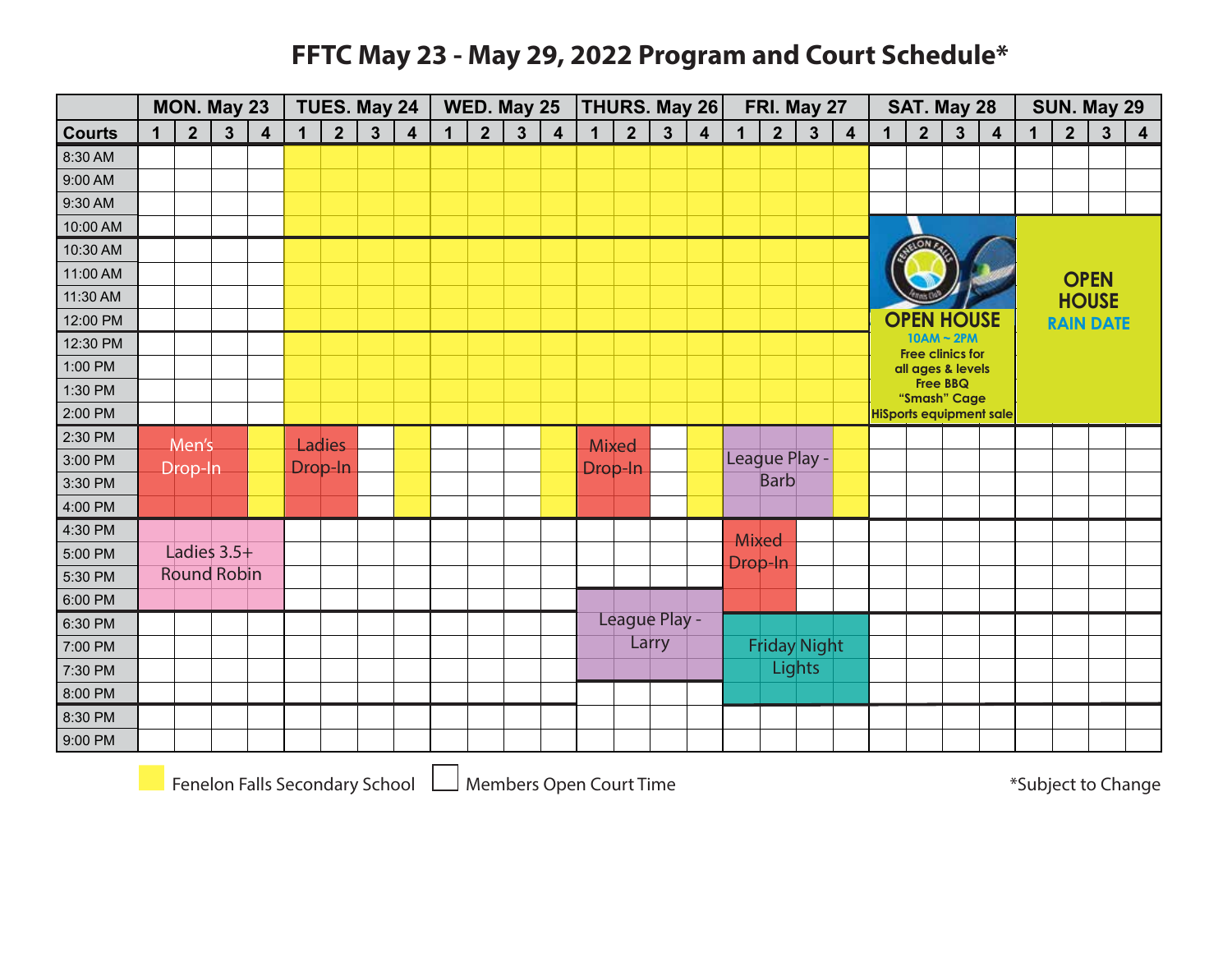#### **FFTC May 30 - June 5, 2022 Program and Court Schedule\***

|               |             |                | <b>MON. May 30</b> |                         |             | TUES. May 31   |              |                         |             |                | WED. June 1   |                         |             |                | <b>THURS. June 2</b> |                         |         |                | FRI. June 3         |                         |             | <b>SAT. June 4</b> |              |                         |             |                | SUN. June 5             |                         |
|---------------|-------------|----------------|--------------------|-------------------------|-------------|----------------|--------------|-------------------------|-------------|----------------|---------------|-------------------------|-------------|----------------|----------------------|-------------------------|---------|----------------|---------------------|-------------------------|-------------|--------------------|--------------|-------------------------|-------------|----------------|-------------------------|-------------------------|
| <b>Courts</b> | $\mathbf 1$ | $\overline{2}$ | $3\overline{3}$    | $\overline{\mathbf{4}}$ | $\mathbf 1$ | 2 <sup>1</sup> | $\mathbf{3}$ | $\overline{\mathbf{4}}$ | $\mathbf 1$ | 2 <sup>2</sup> | $\mathbf{3}$  | $\overline{\mathbf{4}}$ | $\mathbf 1$ | 2 <sup>1</sup> | $\mathbf{3}$         | $\overline{\mathbf{4}}$ | 1       | 2 <sup>1</sup> | $3\overline{3}$     | $\overline{\mathbf{4}}$ | $\mathbf 1$ | $\overline{2}$     | $\mathbf{3}$ | $\overline{\mathbf{4}}$ | $\mathbf 1$ | $\overline{2}$ | $\overline{\mathbf{3}}$ | $\overline{\mathbf{4}}$ |
| 8:30 AM       |             |                |                    |                         |             |                |              |                         |             |                |               |                         |             |                |                      |                         |         |                |                     |                         |             |                    |              |                         |             |                |                         |                         |
| 9:00 AM       |             |                |                    |                         |             |                |              |                         |             |                |               |                         |             |                |                      |                         |         |                |                     |                         |             |                    |              |                         |             |                |                         |                         |
| 9:30 AM       |             |                |                    |                         |             |                |              |                         |             |                |               |                         |             |                |                      |                         |         |                |                     |                         |             | $3.0+$ Mixed       |              |                         |             |                |                         |                         |
| 10:00 AM      |             |                |                    |                         |             |                |              |                         |             |                |               |                         |             |                |                      |                         |         |                |                     |                         |             |                    | Drop-In      |                         |             |                |                         |                         |
| 10:30 AM      |             |                |                    |                         |             |                |              |                         |             |                |               |                         |             |                |                      |                         |         |                |                     |                         |             |                    |              |                         |             |                |                         |                         |
| 11:00 AM      |             |                |                    |                         |             |                |              |                         |             |                |               |                         |             |                |                      |                         |         |                |                     |                         |             |                    |              |                         |             |                |                         |                         |
| 11:30 AM      |             |                |                    |                         |             |                |              |                         |             |                |               |                         |             |                |                      |                         |         |                |                     |                         |             |                    |              |                         |             |                |                         |                         |
| 12:00 PM      |             |                |                    |                         |             |                |              |                         |             |                |               |                         |             |                |                      |                         |         |                |                     |                         |             |                    |              |                         |             |                |                         |                         |
| 12:30 PM      |             |                |                    |                         |             |                |              |                         |             |                |               |                         |             |                |                      |                         |         |                |                     |                         |             |                    |              |                         |             |                |                         |                         |
| 1:00 PM       |             |                |                    |                         |             |                |              |                         |             |                |               |                         |             |                |                      |                         |         |                |                     |                         |             |                    |              |                         |             |                |                         |                         |
| 1:30 PM       |             |                |                    |                         |             |                |              |                         |             |                |               |                         |             |                |                      |                         |         |                |                     |                         |             |                    |              |                         |             |                |                         |                         |
| 2:00 PM       |             |                |                    |                         |             |                |              |                         |             |                |               |                         |             |                |                      |                         |         |                |                     |                         |             |                    |              |                         |             |                |                         |                         |
| 2:30 PM       |             | Men's          |                    |                         |             | <b>Ladies</b>  |              |                         |             |                |               |                         |             | Mixed          |                      |                         |         |                |                     |                         |             |                    |              |                         |             |                |                         |                         |
| 3:00 PM       |             | Drop-In        |                    |                         |             | Drop-In        |              |                         |             |                | League Play - |                         |             | Drop-In        |                      |                         |         |                | League Play -       |                         |             |                    |              |                         |             |                |                         |                         |
| 3:30 PM       |             |                |                    |                         |             |                |              |                         |             |                | Larry         |                         |             |                |                      |                         |         |                | <b>Barb</b>         |                         |             |                    |              |                         |             |                |                         |                         |
| 4:00 PM       |             |                |                    |                         |             |                |              |                         |             |                |               |                         |             |                |                      |                         |         |                |                     |                         |             |                    |              |                         |             |                |                         |                         |
| 4:30 PM       |             |                |                    |                         |             |                |              |                         |             |                |               |                         |             |                |                      |                         | Mixed   |                |                     |                         |             |                    |              |                         |             |                |                         |                         |
| 5:00 PM       |             |                | Ladies $3.5+$      |                         |             |                |              |                         |             |                |               |                         |             |                |                      |                         | Drop-In |                |                     |                         |             |                    |              |                         |             |                |                         |                         |
| 5:30 PM       |             |                | <b>Round Robin</b> |                         |             |                |              |                         |             |                |               |                         |             |                |                      |                         |         |                |                     |                         |             |                    |              |                         |             |                |                         |                         |
| 6:00 PM       |             |                |                    |                         |             |                |              |                         |             |                |               |                         |             |                |                      |                         |         |                |                     |                         |             |                    |              |                         |             |                |                         |                         |
| 6:30 PM       |             |                |                    |                         |             |                |              |                         |             |                |               |                         |             |                | League Play -        |                         |         |                |                     |                         |             |                    |              |                         |             |                |                         |                         |
| 7:00 PM       |             |                |                    |                         |             |                |              |                         |             |                |               |                         |             |                | Larry                |                         |         |                | <b>Friday Night</b> |                         |             |                    |              |                         |             |                |                         |                         |
| 7:30 PM       |             |                |                    |                         |             |                |              |                         |             |                |               |                         |             |                |                      |                         |         |                | Lights              |                         |             |                    |              |                         |             |                |                         |                         |
| 8:00 PM       |             |                |                    |                         |             |                |              |                         |             |                |               |                         |             |                |                      |                         |         |                |                     |                         |             |                    |              |                         |             |                |                         |                         |
| 8:30 PM       |             |                |                    |                         |             |                |              |                         |             |                |               |                         |             |                |                      |                         |         |                |                     |                         |             |                    |              |                         |             |                |                         |                         |
| 9:00 PM       |             |                |                    |                         |             |                |              |                         |             |                |               |                         |             |                |                      |                         |         |                |                     |                         |             |                    |              |                         |             |                |                         |                         |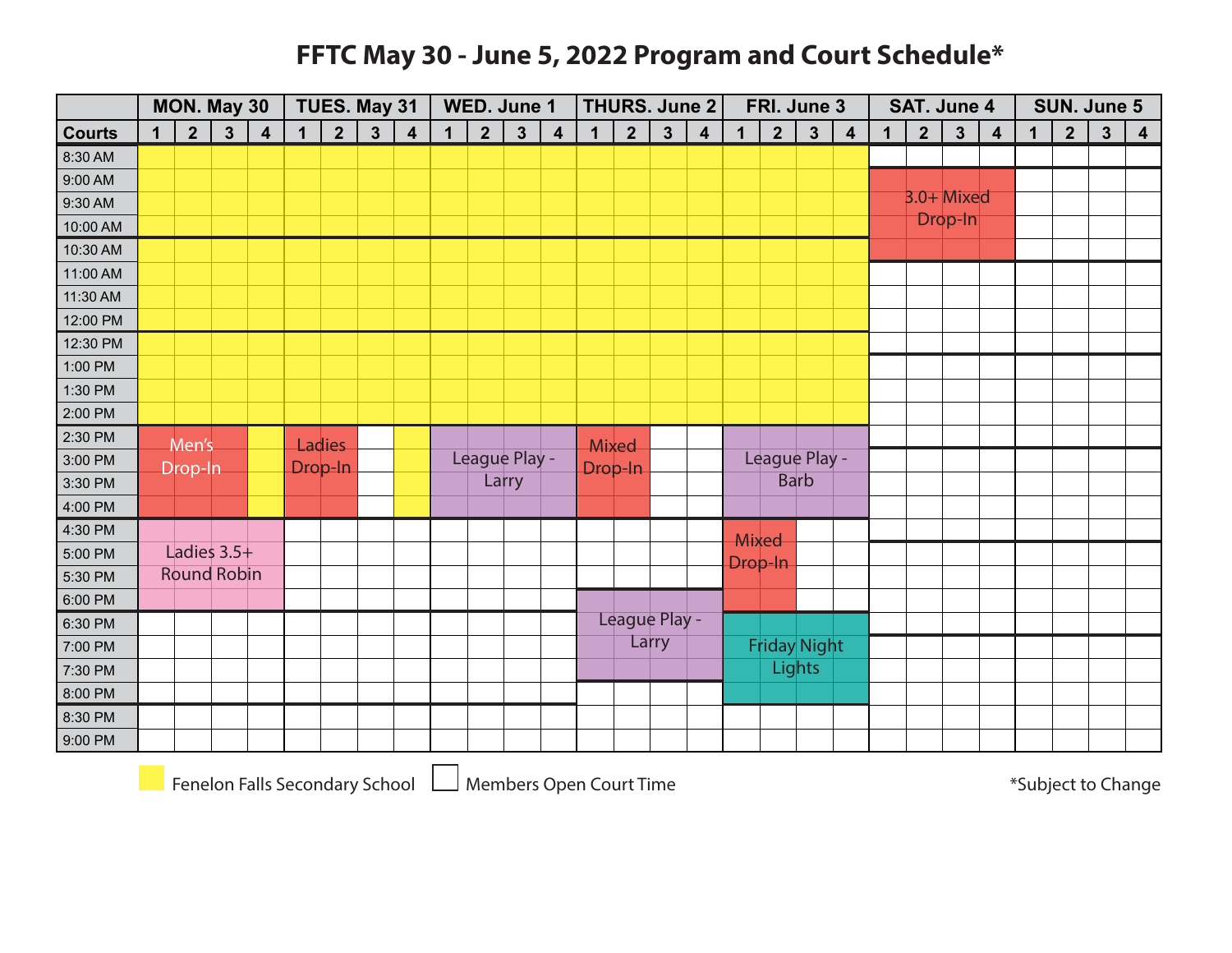#### **FFTC June 6 - June 12, 2022 Program and Court Schedule\***

|               | <b>MON. June 6</b><br>$\overline{2}$<br>$\mathbf{3}$<br>$\mathbf 1$ |         |                    |                         |             | TUES. June 7   |              |                         |             | WED. June 8    |              |                         |             | <b>THURS. June 9</b> |              |                         |              | FRI. June 10        |              |                         |             | SAT. June 11   |              |                         |             |                | SUN. June 12            |                         |
|---------------|---------------------------------------------------------------------|---------|--------------------|-------------------------|-------------|----------------|--------------|-------------------------|-------------|----------------|--------------|-------------------------|-------------|----------------------|--------------|-------------------------|--------------|---------------------|--------------|-------------------------|-------------|----------------|--------------|-------------------------|-------------|----------------|-------------------------|-------------------------|
| <b>Courts</b> |                                                                     |         |                    | $\overline{\mathbf{4}}$ | $\mathbf 1$ | 2 <sup>1</sup> | $\mathbf{3}$ | $\overline{\mathbf{4}}$ | $\mathbf 1$ | $\overline{2}$ | $\mathbf{3}$ | $\overline{\mathbf{4}}$ | $\mathbf 1$ | 2 <sup>2</sup>       | $\mathbf{3}$ | $\overline{\mathbf{4}}$ | $\mathbf{1}$ | $\overline{2}$      | $\mathbf{3}$ | $\overline{\mathbf{4}}$ | $\mathbf 1$ | $\overline{2}$ | $\mathbf{3}$ | $\overline{\mathbf{4}}$ | $\mathbf 1$ | $\overline{2}$ | $\overline{\mathbf{3}}$ | $\overline{\mathbf{4}}$ |
| 8:30 AM       |                                                                     |         |                    |                         |             |                |              |                         |             |                |              |                         |             |                      |              |                         |              |                     |              |                         |             |                |              |                         |             |                |                         |                         |
| 9:00 AM       |                                                                     |         |                    |                         |             |                |              |                         |             |                |              |                         |             |                      |              |                         |              |                     |              |                         |             |                |              |                         |             |                |                         |                         |
| 9:30 AM       |                                                                     |         |                    |                         |             |                |              |                         |             |                |              |                         |             |                      |              |                         |              |                     |              |                         |             | $3.0+$ Mixed   |              |                         |             |                |                         |                         |
| 10:00 AM      |                                                                     |         |                    |                         |             |                |              |                         |             |                |              |                         |             |                      |              |                         |              |                     |              |                         |             |                | Drop-In      |                         |             |                |                         |                         |
| 10:30 AM      |                                                                     |         |                    |                         |             |                |              |                         |             |                |              |                         |             |                      |              |                         |              |                     |              |                         |             |                |              |                         |             |                |                         |                         |
| 11:00 AM      |                                                                     |         |                    |                         |             |                |              |                         |             |                |              |                         |             |                      |              |                         |              |                     |              |                         |             |                |              |                         |             |                |                         |                         |
| 11:30 AM      |                                                                     |         |                    |                         |             |                |              |                         |             |                |              |                         |             |                      |              |                         |              |                     |              |                         |             |                |              |                         |             |                |                         |                         |
| 12:00 PM      |                                                                     |         |                    |                         |             |                |              |                         |             |                |              |                         |             |                      |              |                         |              |                     |              |                         |             |                |              |                         |             |                |                         |                         |
| 12:30 PM      |                                                                     |         |                    |                         |             |                |              |                         |             |                |              |                         |             |                      |              |                         |              |                     |              |                         |             |                |              |                         |             |                |                         |                         |
| 1:00 PM       |                                                                     |         |                    |                         |             |                |              |                         |             |                |              |                         |             |                      |              |                         |              |                     |              |                         |             |                |              |                         |             |                |                         |                         |
| 1:30 PM       |                                                                     |         |                    |                         |             |                |              |                         |             |                |              |                         |             |                      |              |                         |              |                     |              |                         |             |                |              |                         |             |                |                         |                         |
| 2:00 PM       |                                                                     |         |                    |                         |             |                |              |                         |             |                |              |                         |             |                      |              |                         |              |                     |              |                         |             |                |              |                         |             |                |                         |                         |
| 2:30 PM       |                                                                     | Men's   |                    |                         |             | <b>Ladies</b>  |              |                         |             |                |              |                         | Mixed       |                      |              |                         |              |                     |              |                         |             |                |              |                         |             |                |                         |                         |
| 3:00 PM       |                                                                     | Drop-In |                    |                         |             | Drop-In        |              |                         |             | League Play -  |              |                         |             | Drop-In              |              |                         |              | League Play -       |              |                         |             |                |              |                         |             |                |                         |                         |
| 3:30 PM       |                                                                     |         |                    |                         |             |                |              |                         |             |                | Larry        |                         |             |                      |              |                         |              |                     | <b>Barb</b>  |                         |             |                |              |                         |             |                |                         |                         |
| 4:00 PM       |                                                                     |         |                    |                         |             |                |              |                         |             |                |              |                         |             |                      |              |                         |              |                     |              |                         |             |                |              |                         |             |                |                         |                         |
| 4:30 PM       |                                                                     |         |                    |                         |             |                |              |                         |             |                |              |                         |             |                      |              |                         |              | Mixed               |              |                         |             |                |              |                         |             |                |                         |                         |
| 5:00 PM       |                                                                     |         | Ladies $3.5+$      |                         |             |                |              |                         |             |                |              |                         |             |                      |              |                         |              | Drop-In             |              |                         |             |                |              |                         |             |                |                         |                         |
| 5:30 PM       |                                                                     |         | <b>Round Robin</b> |                         |             |                |              |                         |             |                |              |                         |             |                      |              |                         |              |                     |              |                         |             |                |              |                         |             |                |                         |                         |
| 6:00 PM       |                                                                     |         |                    |                         |             |                |              |                         |             |                |              |                         |             |                      |              |                         |              |                     |              |                         |             |                |              |                         |             |                |                         |                         |
| 6:30 PM       |                                                                     |         |                    |                         |             |                |              |                         |             |                |              | <b>Adult Beg/Int</b>    |             | League Play -        |              |                         |              |                     |              |                         |             |                |              |                         |             |                |                         |                         |
| 7:00 PM       |                                                                     |         |                    |                         |             |                |              |                         |             |                |              | Clinic                  |             |                      | Larry        |                         |              | <b>Friday Night</b> |              |                         |             |                |              |                         |             |                |                         |                         |
| 7:30 PM       |                                                                     |         |                    |                         |             |                |              |                         |             |                |              |                         |             |                      |              |                         |              |                     | Lights       |                         |             |                |              |                         |             |                |                         |                         |
| 8:00 PM       |                                                                     |         |                    |                         |             |                |              |                         |             |                |              |                         |             |                      |              |                         |              |                     |              |                         |             |                |              |                         |             |                |                         |                         |
| 8:30 PM       |                                                                     |         |                    |                         |             |                |              |                         |             |                |              |                         |             |                      |              |                         |              |                     |              |                         |             |                |              |                         |             |                |                         |                         |
| 9:00 PM       |                                                                     |         |                    |                         |             |                |              |                         |             |                |              |                         |             |                      |              |                         |              |                     |              |                         |             |                |              |                         |             |                |                         |                         |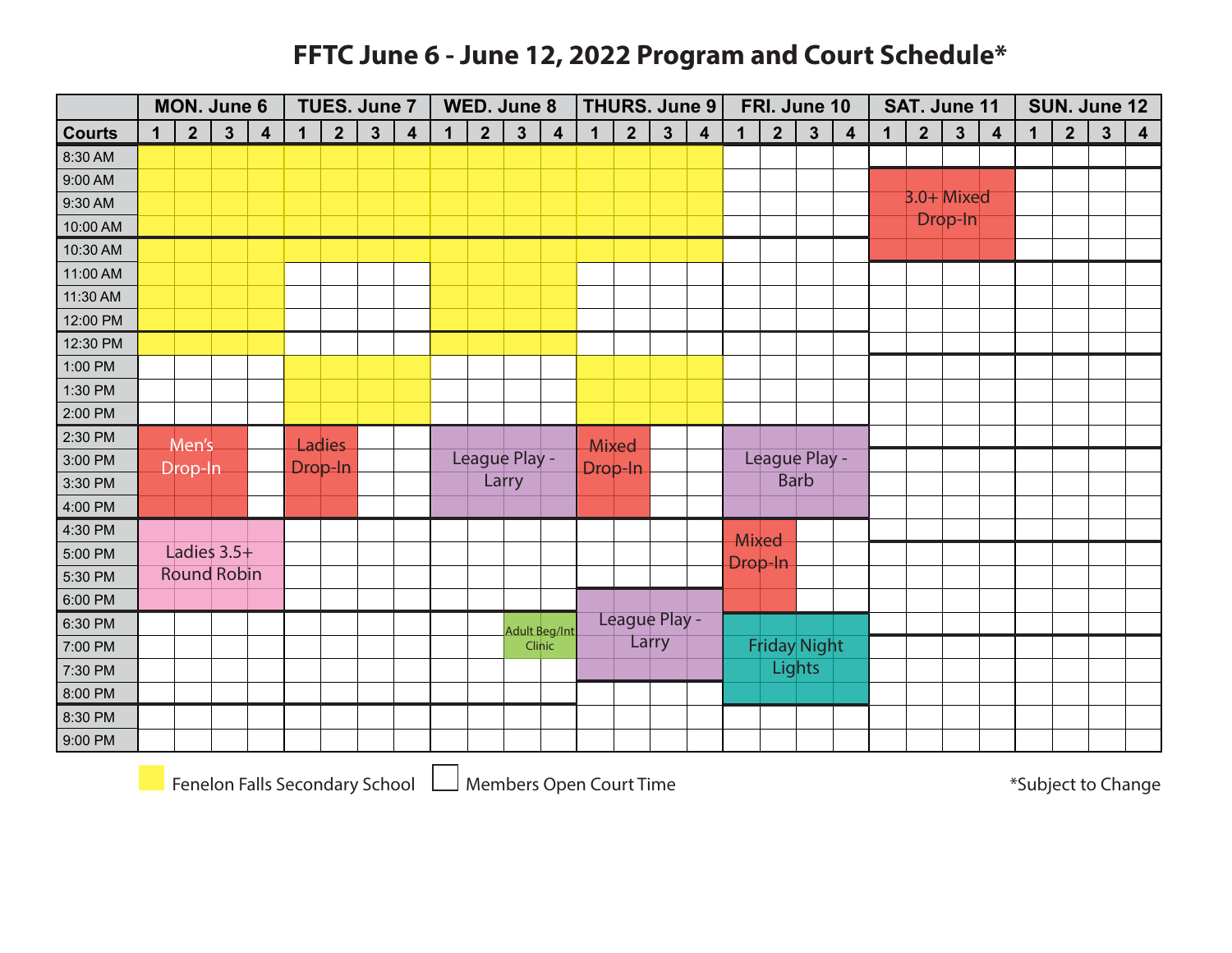#### **FFTC June 13 - June 19, 2022 Program and Court Schedule\***

|               | MON. June 13<br>$\overline{2}$<br>$3\overline{3}$<br>$\mathbf 1$ |                    |  |                         |             | TUES. June 14  |              |                         |             |                |                      |                         |             |                |               | WED. June 15 THURS. June 16 |             |                | FRI. June 17        |                |             | SAT. June 18   |              |   |             |                | SUN. June 19            |                         |
|---------------|------------------------------------------------------------------|--------------------|--|-------------------------|-------------|----------------|--------------|-------------------------|-------------|----------------|----------------------|-------------------------|-------------|----------------|---------------|-----------------------------|-------------|----------------|---------------------|----------------|-------------|----------------|--------------|---|-------------|----------------|-------------------------|-------------------------|
| <b>Courts</b> |                                                                  |                    |  | $\overline{\mathbf{4}}$ | $\mathbf 1$ | 2 <sup>1</sup> | $\mathbf{3}$ | $\overline{\mathbf{4}}$ | $\mathbf 1$ | 2 <sup>1</sup> | $\mathbf{3}$         | $\overline{\mathbf{4}}$ | $\mathbf 1$ | 2 <sup>1</sup> | $\mathbf{3}$  | $\overline{\mathbf{4}}$     | $\mathbf 1$ | 2 <sup>1</sup> | $\mathbf{3}$        | $\overline{4}$ | $\mathbf 1$ | $\overline{2}$ | $\mathbf{3}$ | 4 | $\mathbf 1$ | $\overline{2}$ | $\overline{\mathbf{3}}$ | $\overline{\mathbf{4}}$ |
| 8:30 AM       |                                                                  |                    |  |                         |             |                |              |                         |             |                |                      |                         |             |                |               |                             |             |                |                     |                |             |                |              |   |             |                |                         |                         |
| 9:00 AM       |                                                                  |                    |  |                         |             |                |              |                         |             |                |                      |                         |             |                |               |                             |             |                |                     |                |             |                |              |   |             |                |                         |                         |
| 9:30 AM       |                                                                  |                    |  |                         |             |                |              |                         |             |                |                      |                         |             |                |               |                             |             |                |                     |                |             | 3.0+ Mixed     |              |   |             |                |                         |                         |
| 10:00 AM      |                                                                  |                    |  |                         |             |                |              |                         |             |                |                      |                         |             |                |               |                             |             |                |                     |                |             |                | Drop-In      |   |             |                |                         |                         |
| 10:30 AM      |                                                                  |                    |  |                         |             |                |              |                         |             |                |                      |                         |             |                |               |                             |             |                |                     |                |             |                |              |   |             |                |                         |                         |
| 11:00 AM      |                                                                  |                    |  |                         |             |                |              |                         |             |                |                      |                         |             |                |               |                             |             |                |                     |                |             |                |              |   |             |                |                         |                         |
| 11:30 AM      |                                                                  |                    |  |                         |             |                |              |                         |             |                |                      |                         |             |                |               |                             |             |                |                     |                |             |                |              |   |             |                |                         |                         |
| 12:00 PM      |                                                                  |                    |  |                         |             |                |              |                         |             |                |                      |                         |             |                |               |                             |             |                |                     |                |             |                |              |   |             |                |                         |                         |
| 12:30 PM      |                                                                  |                    |  |                         |             |                |              |                         |             |                |                      |                         |             |                |               |                             |             |                |                     |                |             |                |              |   |             |                |                         |                         |
| 1:00 PM       |                                                                  |                    |  |                         |             |                |              |                         |             |                |                      |                         |             |                |               |                             |             |                |                     |                |             |                |              |   |             |                |                         |                         |
| 1:30 PM       |                                                                  |                    |  |                         |             |                |              |                         |             |                |                      |                         |             |                |               |                             |             |                |                     |                |             |                |              |   |             |                |                         |                         |
| 2:00 PM       |                                                                  |                    |  |                         |             |                |              |                         |             |                |                      |                         |             |                |               |                             |             |                |                     |                |             |                |              |   |             |                |                         |                         |
| 2:30 PM       |                                                                  | Men's              |  |                         |             | <b>Ladies</b>  |              |                         |             |                |                      |                         |             | Mixed          |               |                             |             |                |                     |                |             |                |              |   |             |                |                         |                         |
| 3:00 PM       |                                                                  | Drop-In            |  |                         |             | Drop-In        |              |                         |             | League Play -  |                      |                         |             | Drop-In        |               |                             |             |                | League Play -       |                |             |                |              |   |             |                |                         |                         |
| 3:30 PM       |                                                                  |                    |  |                         |             |                |              |                         |             |                | Larry                |                         |             |                |               |                             |             |                | <b>Barb</b>         |                |             |                |              |   |             |                |                         |                         |
| 4:00 PM       |                                                                  |                    |  |                         |             |                |              |                         |             |                |                      |                         |             |                |               |                             |             |                |                     |                |             |                |              |   |             |                |                         |                         |
| 4:30 PM       |                                                                  |                    |  |                         |             |                |              |                         |             |                |                      |                         |             |                |               |                             |             | Mixed          |                     |                |             |                |              |   |             |                |                         |                         |
| 5:00 PM       |                                                                  | Ladies $3.5+$      |  |                         |             |                |              |                         |             |                |                      |                         |             |                |               |                             |             | Drop-In        |                     |                |             |                |              |   |             |                |                         |                         |
| 5:30 PM       |                                                                  | <b>Round Robin</b> |  |                         |             |                |              |                         |             |                |                      |                         |             |                |               |                             |             |                |                     |                |             |                |              |   |             |                |                         |                         |
| 6:00 PM       |                                                                  |                    |  |                         |             |                |              |                         |             |                |                      |                         |             |                |               |                             |             |                |                     |                |             |                |              |   |             |                |                         |                         |
| 6:30 PM       |                                                                  |                    |  |                         |             |                |              |                         |             |                | <b>Adult Beg/Int</b> |                         |             |                | League Play - |                             |             |                |                     |                |             |                |              |   |             |                |                         |                         |
| 7:00 PM       |                                                                  |                    |  |                         |             |                |              |                         |             |                |                      | Clinic                  |             |                | Larry         |                             |             |                | <b>Friday Night</b> |                |             |                |              |   |             |                |                         |                         |
| 7:30 PM       |                                                                  |                    |  |                         |             |                |              |                         |             |                |                      |                         |             |                |               |                             |             |                | Lights              |                |             |                |              |   |             |                |                         |                         |
| 8:00 PM       |                                                                  |                    |  |                         |             |                |              |                         |             |                |                      |                         |             |                |               |                             |             |                |                     |                |             |                |              |   |             |                |                         |                         |
| 8:30 PM       |                                                                  |                    |  |                         |             |                |              |                         |             |                |                      |                         |             |                |               |                             |             |                |                     |                |             |                |              |   |             |                |                         |                         |
| 9:00 PM       |                                                                  |                    |  |                         |             |                |              |                         |             |                |                      |                         |             |                |               |                             |             |                |                     |                |             |                |              |   |             |                |                         |                         |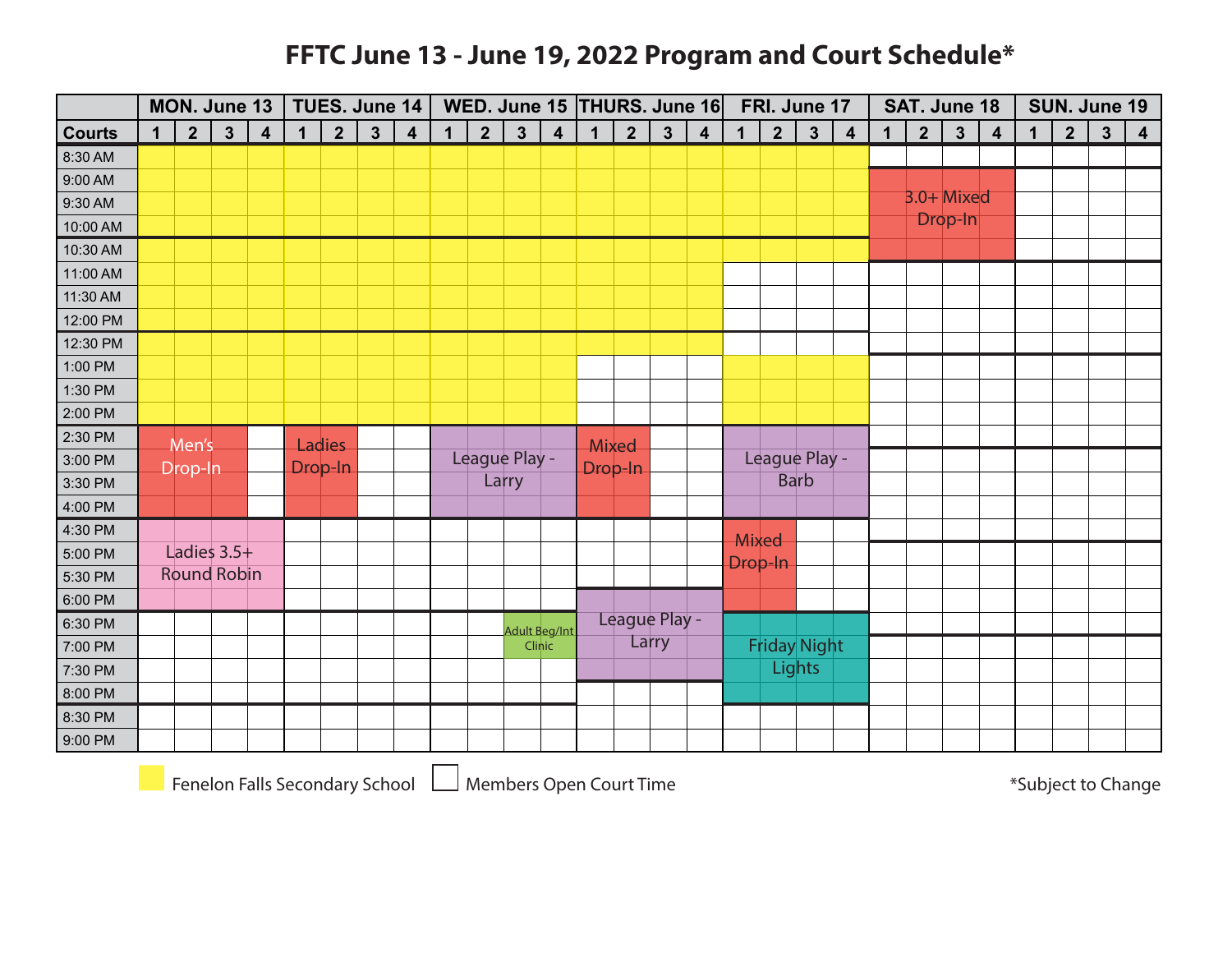#### **FFTC June 20 - June 26, 2022 Program and Court Schedule\***

|               | MON. June 20<br>$\overline{2}$<br>$\mathbf{3}$<br>$\mathbf 1$ |         |                    |                         |             |                | TUES. June 21 |                         |              |                |              |                         | WED. June 22 THURS. June 23 |                |              |                         |             | FRI. June 24        |              |                         |             | SAT. June 25   |              |                         |             |                | SUN. June 26            |                         |
|---------------|---------------------------------------------------------------|---------|--------------------|-------------------------|-------------|----------------|---------------|-------------------------|--------------|----------------|--------------|-------------------------|-----------------------------|----------------|--------------|-------------------------|-------------|---------------------|--------------|-------------------------|-------------|----------------|--------------|-------------------------|-------------|----------------|-------------------------|-------------------------|
| <b>Courts</b> |                                                               |         |                    | $\overline{\mathbf{4}}$ | $\mathbf 1$ | 2 <sup>1</sup> | $\mathbf{3}$  | $\overline{\mathbf{4}}$ | $\mathbf{1}$ | $\overline{2}$ | $\mathbf{3}$ | $\overline{\mathbf{4}}$ | $\mathbf 1$                 | 2 <sup>2</sup> | $\mathbf{3}$ | $\overline{\mathbf{4}}$ | $\mathbf 1$ | $\overline{2}$      | $\mathbf{3}$ | $\overline{\mathbf{4}}$ | $\mathbf 1$ | $\overline{2}$ | $\mathbf{3}$ | $\overline{\mathbf{4}}$ | $\mathbf 1$ | $\overline{2}$ | $\overline{\mathbf{3}}$ | $\overline{\mathbf{4}}$ |
| 8:30 AM       |                                                               |         |                    |                         |             |                |               |                         |              |                |              |                         |                             |                |              |                         |             |                     |              |                         |             |                |              |                         |             |                |                         |                         |
| 9:00 AM       |                                                               |         |                    |                         |             |                |               |                         |              |                |              |                         |                             |                |              |                         |             |                     |              |                         |             |                |              |                         |             |                |                         |                         |
| 9:30 AM       |                                                               |         |                    |                         |             |                |               |                         |              |                |              |                         |                             |                |              |                         |             |                     |              |                         |             | $3.0+$ Mixed   |              |                         |             |                |                         |                         |
| 10:00 AM      |                                                               |         |                    |                         |             |                |               |                         |              |                |              |                         |                             |                |              |                         |             |                     |              |                         |             |                | Drop-In      |                         |             |                |                         |                         |
| 10:30 AM      |                                                               |         |                    |                         |             |                |               |                         |              |                |              |                         |                             |                |              |                         |             |                     |              |                         |             |                |              |                         |             |                |                         |                         |
| 11:00 AM      |                                                               |         |                    |                         |             |                |               |                         |              |                |              |                         |                             |                |              |                         |             |                     |              |                         |             |                |              |                         |             |                |                         |                         |
| 11:30 AM      |                                                               |         |                    |                         |             |                |               |                         |              |                |              |                         |                             |                |              |                         |             |                     |              |                         |             |                |              |                         |             |                |                         |                         |
| 12:00 PM      |                                                               |         |                    |                         |             |                |               |                         |              |                |              |                         |                             |                |              |                         |             |                     |              |                         |             |                |              |                         |             |                |                         |                         |
| 12:30 PM      |                                                               |         |                    |                         |             |                |               |                         |              |                |              |                         |                             |                |              |                         |             |                     |              |                         |             |                |              |                         |             |                |                         |                         |
| 1:00 PM       |                                                               |         |                    |                         |             |                |               |                         |              |                |              |                         |                             |                |              |                         |             |                     |              |                         |             |                |              |                         |             |                |                         |                         |
| 1:30 PM       |                                                               |         |                    |                         |             |                |               |                         |              |                |              |                         |                             |                |              |                         |             |                     |              |                         |             |                |              |                         |             |                |                         |                         |
| 2:00 PM       |                                                               |         |                    |                         |             |                |               |                         |              |                |              |                         |                             |                |              |                         |             |                     |              |                         |             |                |              |                         |             |                |                         |                         |
| 2:30 PM       |                                                               | Men's   |                    |                         |             | <b>Ladies</b>  |               |                         |              |                |              |                         | Mixed                       |                |              |                         |             |                     |              |                         |             |                |              |                         |             |                |                         |                         |
| 3:00 PM       |                                                               | Drop-In |                    |                         |             | Drop-In        |               |                         |              | League Play -  |              |                         | Drop-In                     |                |              |                         |             | League Play -       |              |                         |             |                |              |                         |             |                |                         |                         |
| 3:30 PM       |                                                               |         |                    |                         |             |                |               |                         |              |                | Larry        |                         |                             |                |              |                         |             |                     | <b>Barb</b>  |                         |             |                |              |                         |             |                |                         |                         |
| 4:00 PM       |                                                               |         |                    |                         |             |                |               |                         |              |                |              |                         |                             |                |              |                         |             |                     |              |                         |             |                |              |                         |             |                |                         |                         |
| 4:30 PM       |                                                               |         |                    |                         |             |                |               |                         |              |                |              |                         |                             |                |              |                         | Mixed       |                     |              |                         |             |                |              |                         |             |                |                         |                         |
| 5:00 PM       |                                                               |         | Ladies $3.5+$      |                         |             |                |               |                         |              |                |              |                         |                             |                |              |                         |             | Drop-In             |              |                         |             |                |              |                         |             |                |                         |                         |
| 5:30 PM       |                                                               |         | <b>Round Robin</b> |                         |             |                |               |                         |              |                |              |                         |                             |                |              |                         |             |                     |              |                         |             |                |              |                         |             |                |                         |                         |
| 6:00 PM       |                                                               |         |                    |                         |             |                |               |                         |              |                |              |                         |                             |                |              |                         |             |                     |              |                         |             |                |              |                         |             |                |                         |                         |
| 6:30 PM       |                                                               |         |                    |                         |             |                |               |                         |              |                |              | <b>Adult Beg/Int</b>    |                             | League Play -  |              |                         |             |                     |              |                         |             |                |              |                         |             |                |                         |                         |
| 7:00 PM       |                                                               |         |                    |                         |             |                |               |                         |              |                |              | Clinic                  |                             |                | Larry        |                         |             | <b>Friday Night</b> |              |                         |             |                |              |                         |             |                |                         |                         |
| 7:30 PM       |                                                               |         |                    |                         |             |                |               |                         |              |                |              |                         |                             |                |              |                         |             |                     | Lights       |                         |             |                |              |                         |             |                |                         |                         |
| 8:00 PM       |                                                               |         |                    |                         |             |                |               |                         |              |                |              |                         |                             |                |              |                         |             |                     |              |                         |             |                |              |                         |             |                |                         |                         |
| 8:30 PM       |                                                               |         |                    |                         |             |                |               |                         |              |                |              |                         |                             |                |              |                         |             |                     |              |                         |             |                |              |                         |             |                |                         |                         |
| 9:00 PM       |                                                               |         |                    |                         |             |                |               |                         |              |                |              |                         |                             |                |              |                         |             |                     |              |                         |             |                |              |                         |             |                |                         |                         |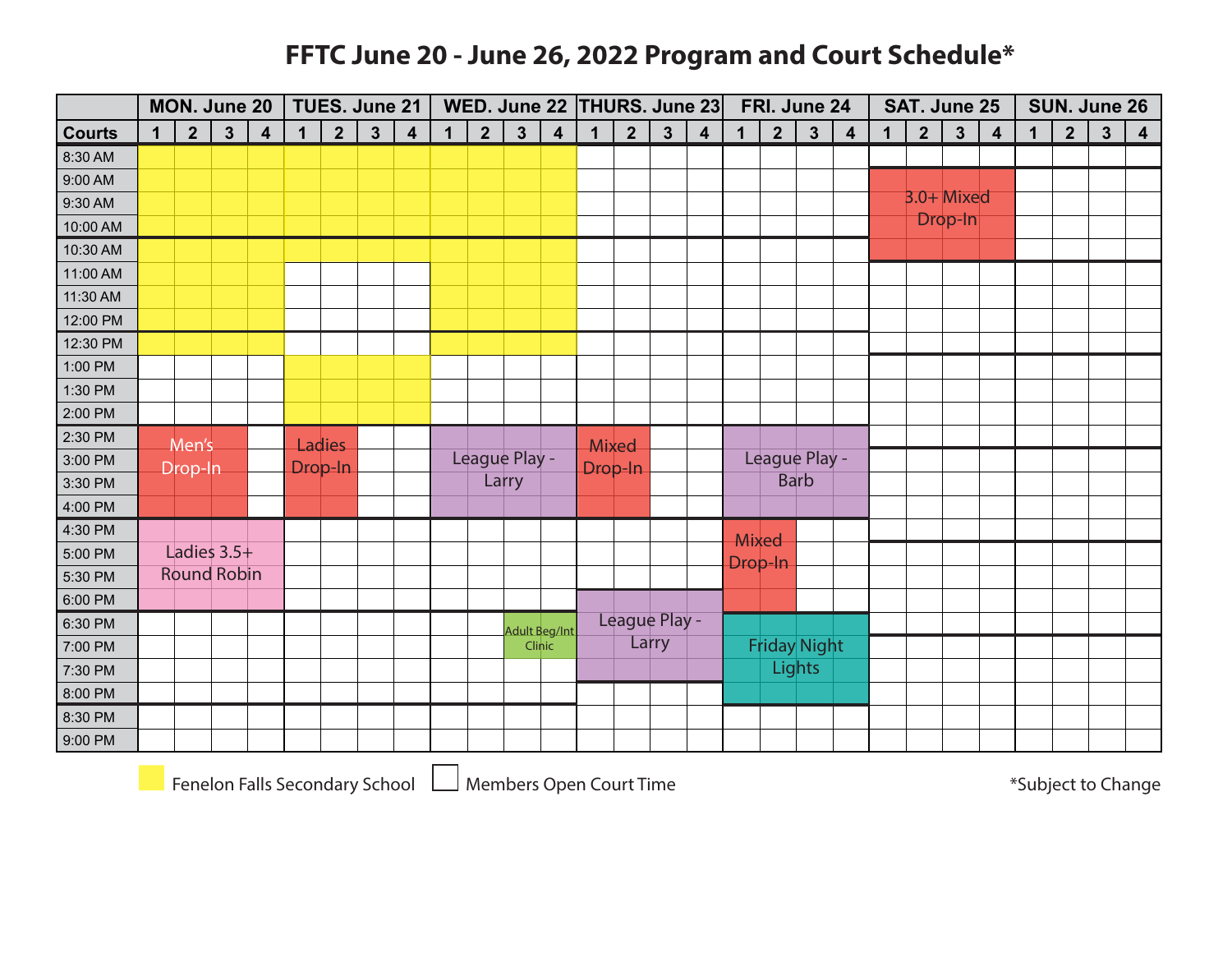### **FFTC June 27 - July 3, 2022 Program and Court Schedule\***

|               | MON. June 27<br>$2\overline{ }$<br>$\mathbf{3}$<br>$\mathbf 1$ |         |                    |                         |             |               | TUES. June 28 |                  |              |                |               |                      |             |                |              | WED. June 29   THURS. June 30 |             | FRI. July 1         |              |                  |             | SAT. July 2    |              |                  |             | SUN. July 3    |              |                         |
|---------------|----------------------------------------------------------------|---------|--------------------|-------------------------|-------------|---------------|---------------|------------------|--------------|----------------|---------------|----------------------|-------------|----------------|--------------|-------------------------------|-------------|---------------------|--------------|------------------|-------------|----------------|--------------|------------------|-------------|----------------|--------------|-------------------------|
| <b>Courts</b> |                                                                |         |                    | $\overline{\mathbf{4}}$ | $\mathbf 1$ | $\mathbf{2}$  | $\mathbf{3}$  | $\boldsymbol{4}$ | $\mathbf{1}$ | $\overline{2}$ | $\mathbf{3}$  | $\boldsymbol{4}$     | $\mathbf 1$ | $\overline{2}$ | $\mathbf{3}$ | $\overline{\mathbf{4}}$       | $\mathbf 1$ | $2\overline{ }$     | $\mathbf{3}$ | $\boldsymbol{4}$ | $\mathbf 1$ | $\overline{2}$ | $\mathbf{3}$ | $\boldsymbol{4}$ | $\mathbf 1$ | $\overline{2}$ | $\mathbf{3}$ | $\overline{\mathbf{4}}$ |
| 8:30 AM       |                                                                |         |                    |                         |             |               |               |                  |              |                |               |                      |             |                |              |                               |             |                     |              |                  |             |                |              |                  |             |                |              |                         |
| 9:00 AM       |                                                                |         |                    |                         |             |               |               |                  |              |                |               |                      |             |                |              |                               |             |                     |              |                  |             |                |              |                  |             | Adult Beg/Int  |              |                         |
| 9:30 AM       |                                                                |         |                    |                         |             |               |               |                  |              |                |               |                      |             |                |              |                               |             |                     |              |                  |             | 3.0+Mixed      |              |                  |             | Clinic         |              |                         |
| 10:00 AM      |                                                                |         |                    |                         |             |               |               |                  |              |                |               |                      |             |                |              |                               |             |                     |              |                  |             |                | Drop-In      |                  |             | Adult Adv.     |              |                         |
| 10:30 AM      |                                                                |         |                    |                         |             |               |               |                  |              |                |               |                      |             |                |              |                               |             |                     |              |                  |             |                |              |                  |             | <b>Clinic</b>  |              |                         |
| 11:00 AM      |                                                                |         |                    |                         |             |               |               |                  |              |                |               |                      |             |                |              |                               |             |                     |              |                  |             |                |              |                  |             |                |              |                         |
| 11:30 AM      |                                                                |         |                    |                         |             |               |               |                  |              |                |               |                      |             |                |              |                               |             |                     |              |                  |             |                |              |                  |             |                |              |                         |
| 12:00 PM      |                                                                |         |                    |                         |             |               |               |                  |              |                |               |                      |             |                |              |                               |             |                     |              |                  |             |                |              |                  |             |                |              |                         |
| 12:30 PM      |                                                                |         |                    |                         |             |               |               |                  |              |                |               |                      |             |                |              |                               |             |                     |              |                  |             |                |              |                  |             |                |              |                         |
| 1:00 PM       |                                                                |         |                    |                         |             |               |               |                  |              |                |               |                      |             |                |              |                               |             |                     |              |                  |             |                |              |                  |             |                |              |                         |
| 1:30 PM       |                                                                |         |                    |                         |             |               |               |                  |              |                |               |                      |             |                |              |                               |             |                     |              |                  |             |                |              |                  |             |                |              |                         |
| 2:00 PM       |                                                                |         |                    |                         |             |               |               |                  |              |                |               |                      |             |                |              |                               |             |                     |              |                  |             |                |              |                  |             |                |              |                         |
| 2:30 PM       |                                                                | Men's   |                    |                         |             | <b>Ladies</b> |               |                  |              |                |               |                      |             | Mixed          |              |                               |             |                     |              |                  |             |                |              |                  |             |                |              |                         |
| 3:00 PM       |                                                                | Drop-In |                    |                         |             | Drop-In       |               |                  |              |                | League Play - |                      |             | Drop-In        |              |                               |             | League Play -       |              |                  |             |                |              |                  |             |                |              |                         |
| 3:30 PM       |                                                                |         |                    |                         |             |               |               |                  |              |                | Larry         |                      |             |                |              |                               |             |                     | <b>Barb</b>  |                  |             |                |              |                  |             |                |              |                         |
| 4:00 PM       |                                                                |         |                    |                         |             |               |               |                  |              |                |               |                      |             |                |              |                               |             |                     |              |                  |             |                |              |                  |             |                |              |                         |
| 4:30 PM       |                                                                |         |                    |                         |             |               |               |                  |              |                |               |                      |             |                |              |                               | Mixed       |                     |              |                  |             |                |              |                  |             |                |              |                         |
| 5:00 PM       |                                                                |         | Ladies $3.5+$      |                         |             |               |               |                  |              |                |               |                      |             |                |              |                               | Drop-In     |                     |              |                  |             |                |              |                  |             |                |              |                         |
| 5:30 PM       |                                                                |         | <b>Round Robin</b> |                         |             |               |               |                  |              |                |               |                      |             |                |              |                               |             |                     |              |                  |             |                |              |                  |             |                |              |                         |
| 6:00 PM       |                                                                |         |                    |                         |             |               |               |                  |              |                |               |                      |             |                |              |                               |             |                     |              |                  |             |                |              |                  |             |                |              |                         |
| 6:30 PM       |                                                                |         |                    |                         |             |               |               |                  |              |                |               | <b>Adult Beg/Int</b> |             | League Play -  |              |                               |             |                     |              |                  |             |                |              |                  |             |                |              |                         |
| 7:00 PM       |                                                                |         |                    |                         |             |               |               |                  |              |                |               | Clinic               |             |                | Larry        |                               |             | <b>Friday Night</b> |              |                  |             |                |              |                  |             |                |              |                         |
| 7:30 PM       |                                                                |         |                    |                         |             |               |               |                  |              |                |               |                      |             |                |              |                               |             |                     | Lights       |                  |             |                |              |                  |             |                |              |                         |
| 8:00 PM       |                                                                |         |                    |                         |             |               |               |                  |              |                |               |                      |             |                |              |                               |             |                     |              |                  |             |                |              |                  |             |                |              |                         |
| 8:30 PM       |                                                                |         |                    |                         |             |               |               |                  |              |                |               |                      |             |                |              |                               |             |                     |              |                  |             |                |              |                  |             |                |              |                         |
| 9:00 PM       |                                                                |         |                    |                         |             |               |               |                  |              |                |               |                      |             |                |              |                               |             |                     |              |                  |             |                |              |                  |             |                |              |                         |

**Members Open Court Time**   $\blacksquare$  Members Open Court Time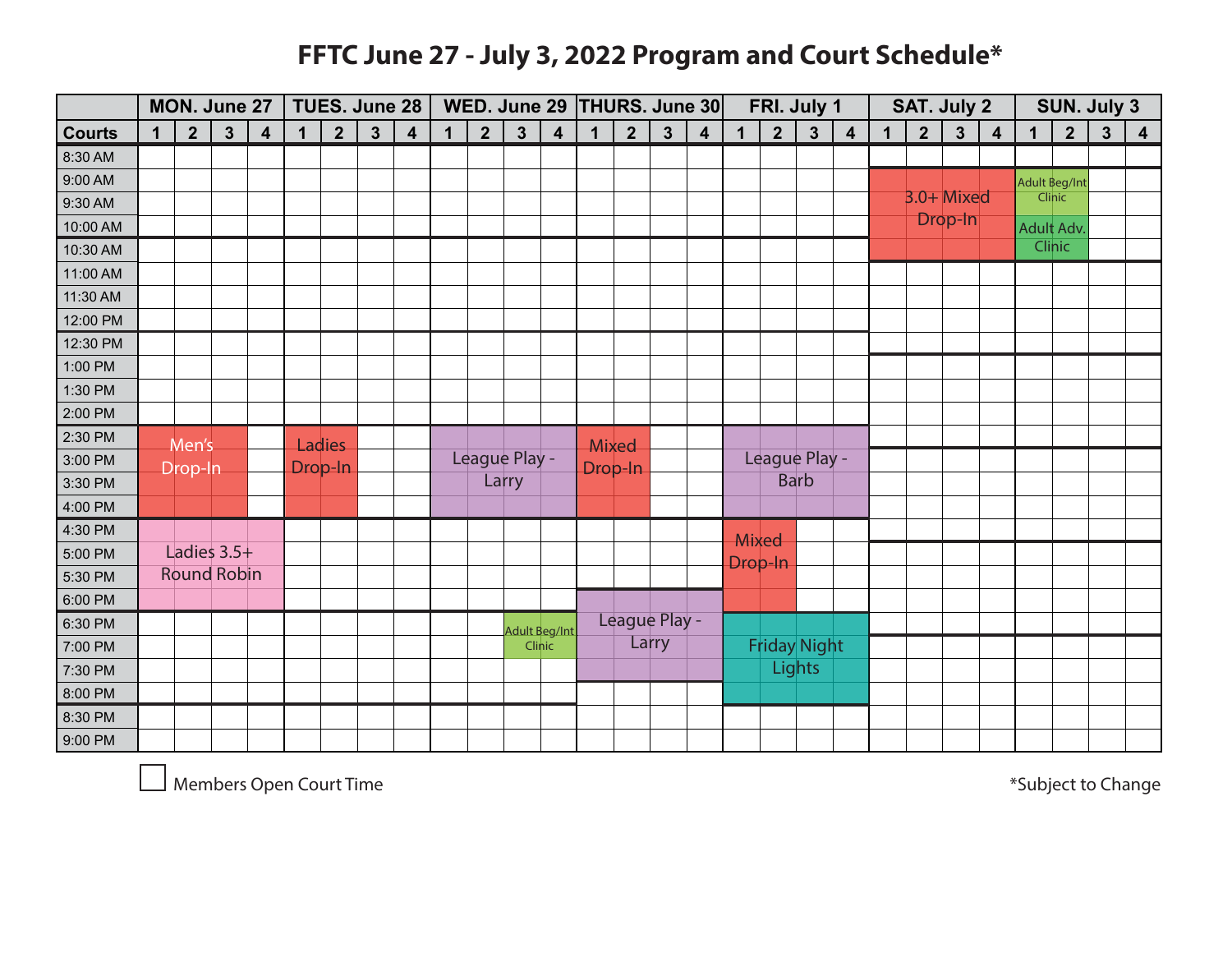#### **FFTC July 2022 Program and Court Schedule\***

|               |                                | <b>MONDAY</b>      |              |   |   | <b>TUESDAY</b> |                      |                         |              | <b>WEDNESDAY</b> |                         |                         |              | <b>THURSDAY</b> |              |   |              |                | <b>FRIDAY</b> |                         |             | <b>SATURDAY</b> |             |                         |               | <b>SUNDAY</b> |                         |                         |
|---------------|--------------------------------|--------------------|--------------|---|---|----------------|----------------------|-------------------------|--------------|------------------|-------------------------|-------------------------|--------------|-----------------|--------------|---|--------------|----------------|---------------|-------------------------|-------------|-----------------|-------------|-------------------------|---------------|---------------|-------------------------|-------------------------|
| <b>Courts</b> | $\mathbf 1$                    | $\overline{2}$     | $\mathbf{3}$ | 4 | 1 | $\overline{2}$ | $\mathbf{3}$         | $\overline{\mathbf{4}}$ | $\mathbf{1}$ | $\overline{2}$   | $\overline{\mathbf{3}}$ | $\overline{\mathbf{4}}$ | 1            | $\overline{2}$  | $\mathbf{3}$ | 4 | $\mathbf{1}$ | $\overline{2}$ | $\mathbf{3}$  | $\overline{\mathbf{4}}$ | $\mathbf 1$ | $\overline{2}$  | $\mathbf 3$ | $\overline{\mathbf{4}}$ | 1             | $\mathbf{2}$  | $\overline{\mathbf{3}}$ | $\overline{\mathbf{4}}$ |
| 8:30 AM       |                                | Men's              |              |   |   | Ladies         |                      |                         |              | League           |                         |                         | <b>Mixed</b> |                 |              |   |              |                |               |                         |             |                 |             |                         |               |               |                         |                         |
| 9:00 AM       |                                |                    |              |   |   | Drop-In        |                      |                         |              | $Play -$         |                         |                         | Drop-In      |                 |              |   |              | League Play -  |               |                         |             |                 |             |                         | Adult Beg/Int |               |                         |                         |
| 9:30 AM       | Drop-In                        |                    |              |   |   |                |                      |                         |              | Larry            |                         |                         |              |                 |              |   |              |                | <b>Barb</b>   |                         |             | 3+ Mixed        |             |                         |               | Clinic        |                         |                         |
| 10:00 AM      |                                |                    |              |   |   |                |                      |                         |              |                  |                         |                         |              |                 |              |   |              |                |               |                         |             |                 | Drop-In     |                         | Adult Adv.    |               |                         |                         |
| 10:30 AM      |                                |                    |              |   |   |                |                      |                         |              |                  |                         |                         |              |                 |              |   | Mixed        |                |               |                         |             |                 |             |                         |               | <b>Clinic</b> |                         |                         |
| 11:00 AM      |                                | Ladies $3.5+$      |              |   |   |                |                      |                         |              | League Play -    |                         |                         |              |                 |              |   | Drop-In      |                |               |                         |             |                 |             |                         |               |               |                         |                         |
| 11:30 AM      |                                | <b>Round Robin</b> |              |   |   |                |                      |                         |              |                  | Larry                   |                         |              |                 |              |   |              |                |               |                         |             |                 |             |                         |               |               |                         |                         |
| 12:00 PM      |                                |                    |              |   |   |                |                      |                         |              |                  |                         |                         |              |                 |              |   |              |                |               |                         |             |                 |             |                         |               |               |                         |                         |
| 12:30 PM      |                                |                    |              |   |   |                |                      |                         |              |                  |                         |                         |              |                 |              |   |              |                |               |                         |             |                 |             |                         |               |               |                         |                         |
| 1:00 PM       |                                | <b>Kids</b>        |              |   |   | <b>Kids</b>    |                      |                         |              | <b>Kids</b>      |                         |                         |              | <b>Kids</b>     |              |   |              | <b>Kids</b>    |               |                         |             |                 |             |                         |               |               |                         |                         |
| 1:30 PM       |                                | Camp               |              |   |   | Camp           |                      |                         |              | Camp             |                         |                         |              | Camp            |              |   |              | Camp           |               |                         |             |                 |             |                         |               |               |                         |                         |
| 2:00 PM       |                                | (Grace -           |              |   |   | (Grace -       |                      |                         |              | (Grace -         |                         |                         |              | (Grace -        |              |   |              | (Grace -       |               |                         |             |                 |             |                         |               |               |                         |                         |
| 2:30 PM       |                                | July/Aug)          |              |   |   | July/Aug)      |                      |                         |              | July/Aug)        |                         |                         |              | July/Aug)       |              |   |              | July/Aug)      |               |                         |             |                 |             |                         |               |               |                         |                         |
| 3:00 PM       |                                |                    |              |   |   |                |                      |                         |              |                  |                         |                         |              |                 |              |   |              |                |               |                         |             |                 |             |                         |               |               |                         |                         |
| 3:30 PM       |                                |                    |              |   |   |                |                      |                         |              |                  |                         |                         |              |                 |              |   |              |                |               |                         |             |                 |             |                         |               |               |                         |                         |
| 4:00 PM       |                                |                    |              |   |   |                |                      |                         |              |                  |                         |                         |              |                 |              |   |              |                |               |                         |             |                 |             |                         |               |               |                         |                         |
| 4:30 PM       |                                |                    |              |   |   |                |                      |                         |              |                  |                         |                         |              |                 |              |   |              |                |               |                         |             |                 |             |                         |               |               |                         |                         |
| 5:00 PM       |                                |                    |              |   |   |                |                      |                         |              |                  |                         |                         |              |                 |              |   |              |                |               |                         |             |                 |             |                         |               |               |                         |                         |
| 5:30 PM       |                                |                    |              |   |   |                |                      |                         |              |                  |                         |                         |              |                 |              |   |              |                |               |                         |             |                 |             |                         |               |               |                         |                         |
| 6:00 PM       |                                |                    |              |   |   |                | <b>Adult Beg/Int</b> |                         |              |                  |                         |                         |              |                 |              |   |              |                |               |                         |             |                 |             |                         |               |               |                         |                         |
| 6:30 PM       | <b>Junior League</b><br>Clinic |                    |              |   |   |                |                      | League Play -           |              |                  |                         | <b>Friday Night</b>     |              |                 |              |   |              |                |               |                         |             |                 |             |                         |               |               |                         |                         |
| 7:00 PM       | (Grace)                        |                    |              |   |   |                |                      | Larry                   |              |                  |                         |                         | Lights       |                 |              |   |              |                |               |                         |             |                 |             |                         |               |               |                         |                         |
| 7:30 PM       |                                |                    |              |   |   |                |                      |                         |              |                  |                         |                         |              |                 |              |   |              |                |               |                         |             |                 |             |                         |               |               |                         |                         |
| 8:00 PM       |                                |                    |              |   |   |                |                      |                         |              |                  |                         |                         |              |                 |              |   |              |                |               |                         |             |                 |             |                         |               |               |                         |                         |
| 8:30 PM       |                                |                    |              |   |   |                |                      |                         |              |                  |                         |                         |              |                 |              |   |              |                |               |                         |             |                 |             |                         |               |               |                         |                         |
| 9:00 PM       |                                |                    |              |   |   |                |                      |                         |              |                  |                         |                         |              |                 |              |   |              |                |               |                         |             |                 |             |                         |               |               |                         |                         |

\*Subject to Change Pro Court Skills Development Clinics (e.g. Live Ball Cardio, Doubles Drills & Pts., Shot of the Week)